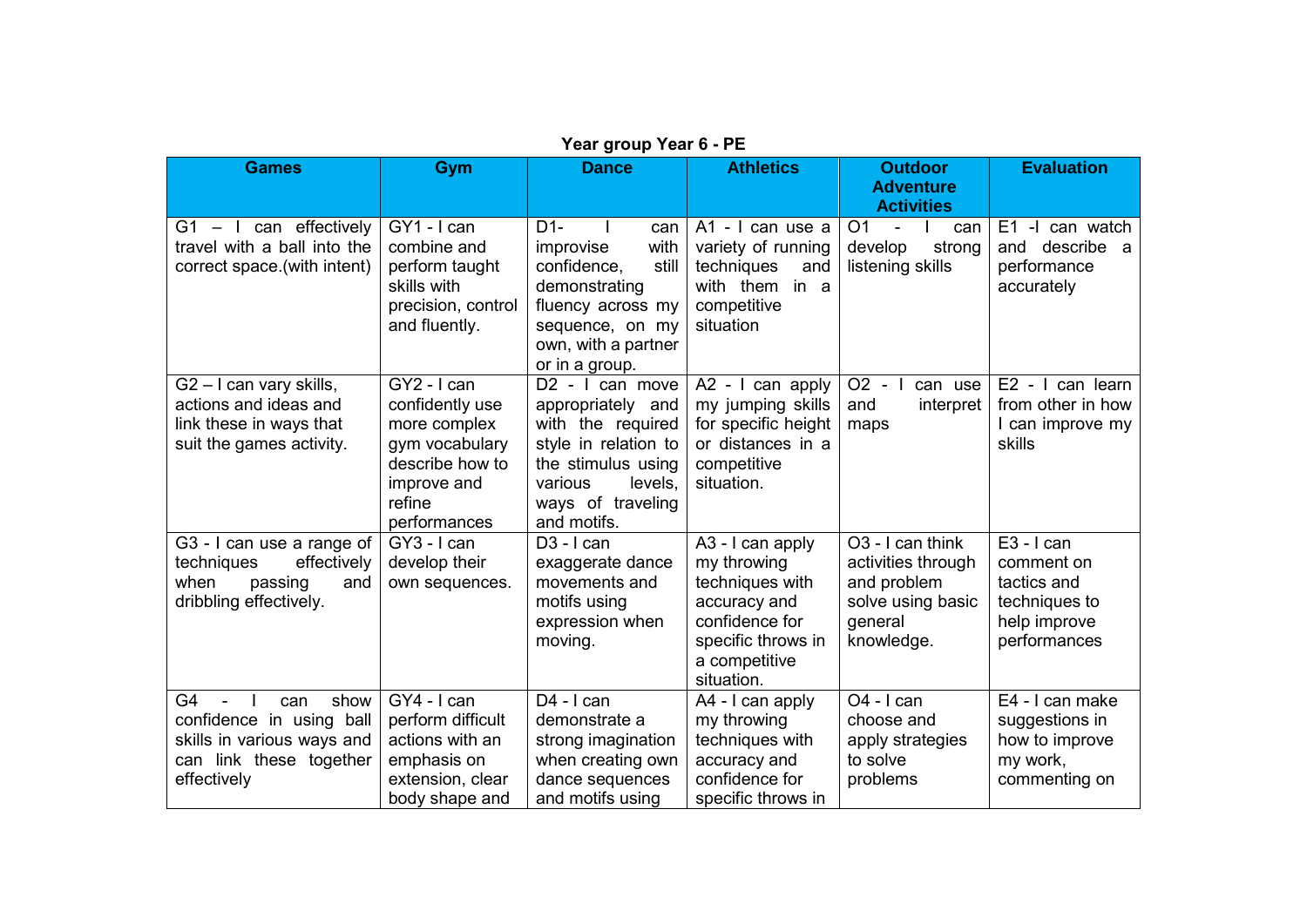|                                               | changes in       | peer and self-      | a competitive |                  | similarities and |
|-----------------------------------------------|------------------|---------------------|---------------|------------------|------------------|
|                                               | direction.       | evaluation to       | situation.    |                  | differences.     |
|                                               |                  | assist              |               |                  |                  |
| G <sub>5</sub><br>$\sim$ $-$<br>can<br>apply  | $GY5 - I can$    | D5 - I can perform  |               | O5 - I can       |                  |
| knowledge of skills for                       | develop          | with confidence     |               | confidently show |                  |
| attacking and defending.                      | strength,        | using a range of    |               | and understand   |                  |
|                                               | technique and    | movement            |               | how to be safe.  |                  |
|                                               | flexibility      | patterns to use the |               |                  |                  |
|                                               | throughout       | space.              |               |                  |                  |
|                                               | performances on  |                     |               |                  |                  |
|                                               | the floor and on |                     |               |                  |                  |
| G <sub>6</sub><br>modify                      | equipment.       | D6 - I can move to  |               |                  |                  |
| can<br>$\Box$<br>$\sim$<br>competitive games. |                  | the beat            |               |                  |                  |
|                                               |                  | accurately and      |               |                  |                  |
|                                               |                  | dance with fluency  |               |                  |                  |
|                                               |                  | linking all of my   |               |                  |                  |
|                                               |                  | movements and       |               |                  |                  |
|                                               |                  | ensuring they flow. |               |                  |                  |
| G7<br>keep<br>$\sim$<br>can                   |                  | $D7 - I can$        |               |                  |                  |
| possession of the ball                        |                  | understand why      |               |                  |                  |
| during game situations                        |                  | dance is good for   |               |                  |                  |
|                                               |                  | fitness.            |               |                  |                  |
| G8 - I can confidently                        |                  |                     |               |                  |                  |
| make suggestions as to                        |                  |                     |               |                  |                  |
| what resources can be                         |                  |                     |               |                  |                  |
| used to differentiate a                       |                  |                     |               |                  |                  |
| game.                                         |                  |                     |               |                  |                  |
| G9 - I can effectively                        |                  |                     |               |                  |                  |
| select the right approach                     |                  |                     |               |                  |                  |
| attacking<br>and<br>to                        |                  |                     |               |                  |                  |
| defending<br>in<br>games                      |                  |                     |               |                  |                  |
| situation<br>G10 - I can choose when          |                  |                     |               |                  |                  |
| to pass or dribble, so that                   |                  |                     |               |                  |                  |
|                                               |                  |                     |               |                  |                  |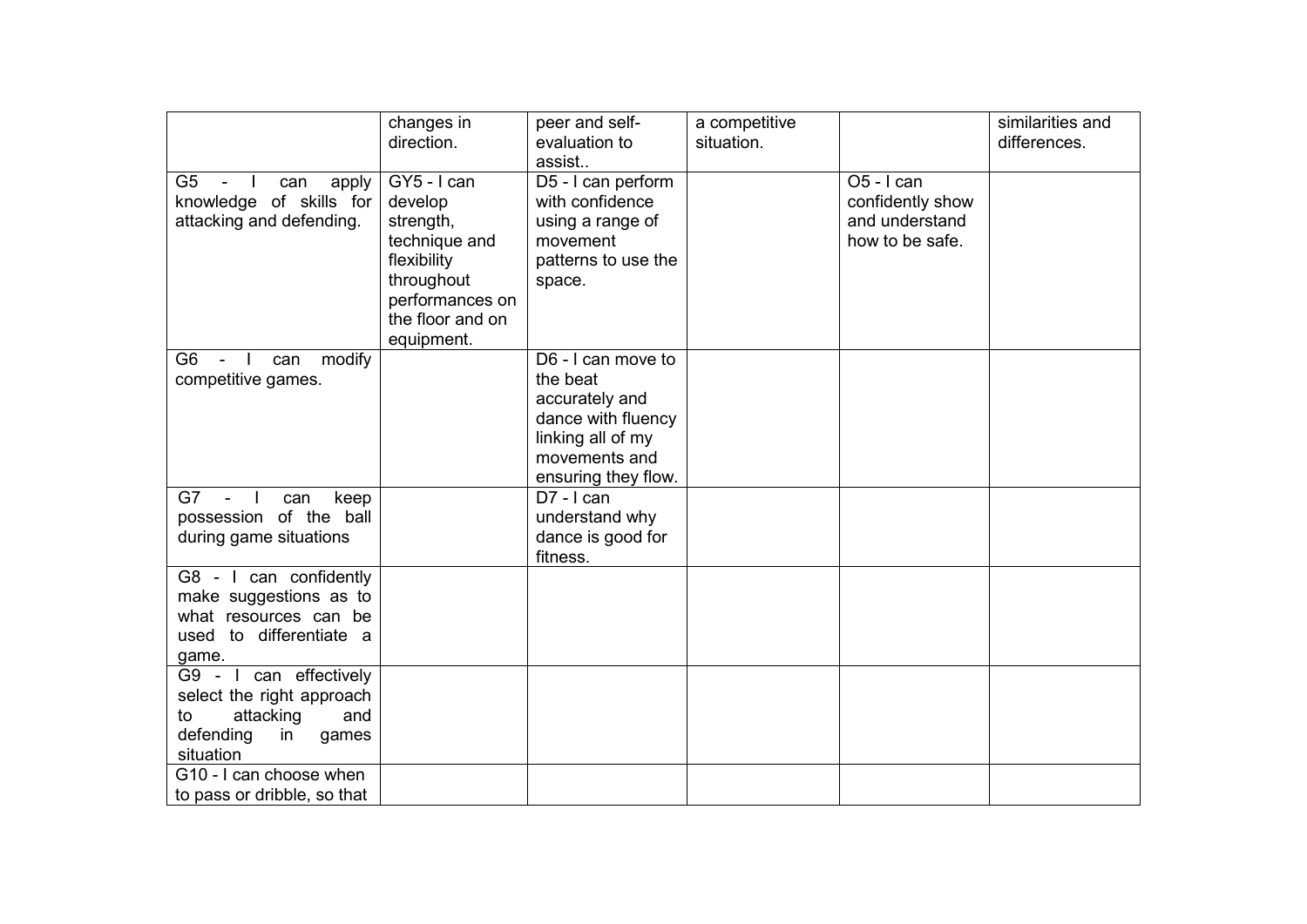| they keep possession |  |  |  |
|----------------------|--|--|--|
| I and make progress  |  |  |  |
| towards the goal.    |  |  |  |

## **Autumn Disasters Spring Groovy Greeks Summer Shang Dynasty** G1/G2/G3/G5/G6/G7/G8/G9/G10  $F1 -4$ GY1/GY2/GY3/GY4/GY5/ D1/D2/D3/D4/D5/D6/D7  $F1-4$ O1/O2/O3/O4/O5/ G1/G2/G3/G5/G6/G7/G8/G9/G10 A1/A2/A3/A4 E1-4 **Vocabulary Vocabulary Vocabulary** Effective, Use of space, Control, Accuracy, Technique, Combinations, Co-operation, Tactics, Composition, Fluency, Create, Rules, Keeping possession, Passing range, Decisions, Dribbling, Shooting, Shield ball, Width, Depth, Support, Marking, Covering, Repossession, Attackers, Defenders, Marking, Team play, Defending, Stance, Offside, Pitch Health and fitness – warm up/ cool down/ heart rate/ pulse/ recovery Co-operate, Audience, Elements, Twist, Refine, Aesthetically, Criteria, Extension, Tension, Dynamics, Combination, Canon, Counter-tension, Counter-balance, Criteria, Performance, Imaginative, Parallel, Creativity, Timing, Agility, Strength, Technique, Control, Balance, Evaluate, Improve Shapes – tuck, straddle, pike, arch, back support, Front support, shoulder stand, bridge, Level 3 partner balances – angle, lunge, feet, high thighs, straddle lift, trunk Health and fitness – warm up/ cool down/ heart rate/ pulse/ recovery Dance style, Dance phrase, Fluency, Travelling, Technique, Formation, Pattern, Rhythm, Variation, Improvisation, Unison, Canon, Action, Reaction, Motif, Dynamics, Phrase, Interpret, Exploration, Agility, Flexibility, Combination, Strength, Technique, Sprint, Team, Distance, Measure, Height, Target, Pacing, Rhythm, Obstacles, Leading leg, Hurdles, Throwing, Speed, Accuracy, Take off, Stamina, Time, Release, Performance, Accuracy, Position, Control, Height, Run up, Hurdles, Strength, Technique, Control, Balance, Evaluate, Improve, adapt, performance Health and fitness – warm up/ cool down/ heart rate/ pulse/ recovery Determination, perseverance, resilience, orientation, scale, co-ordinates Court, Target, Net, Forehand, Backhand, Volley, Singles, Doubles, Rally, Serve

## **Topic coverage**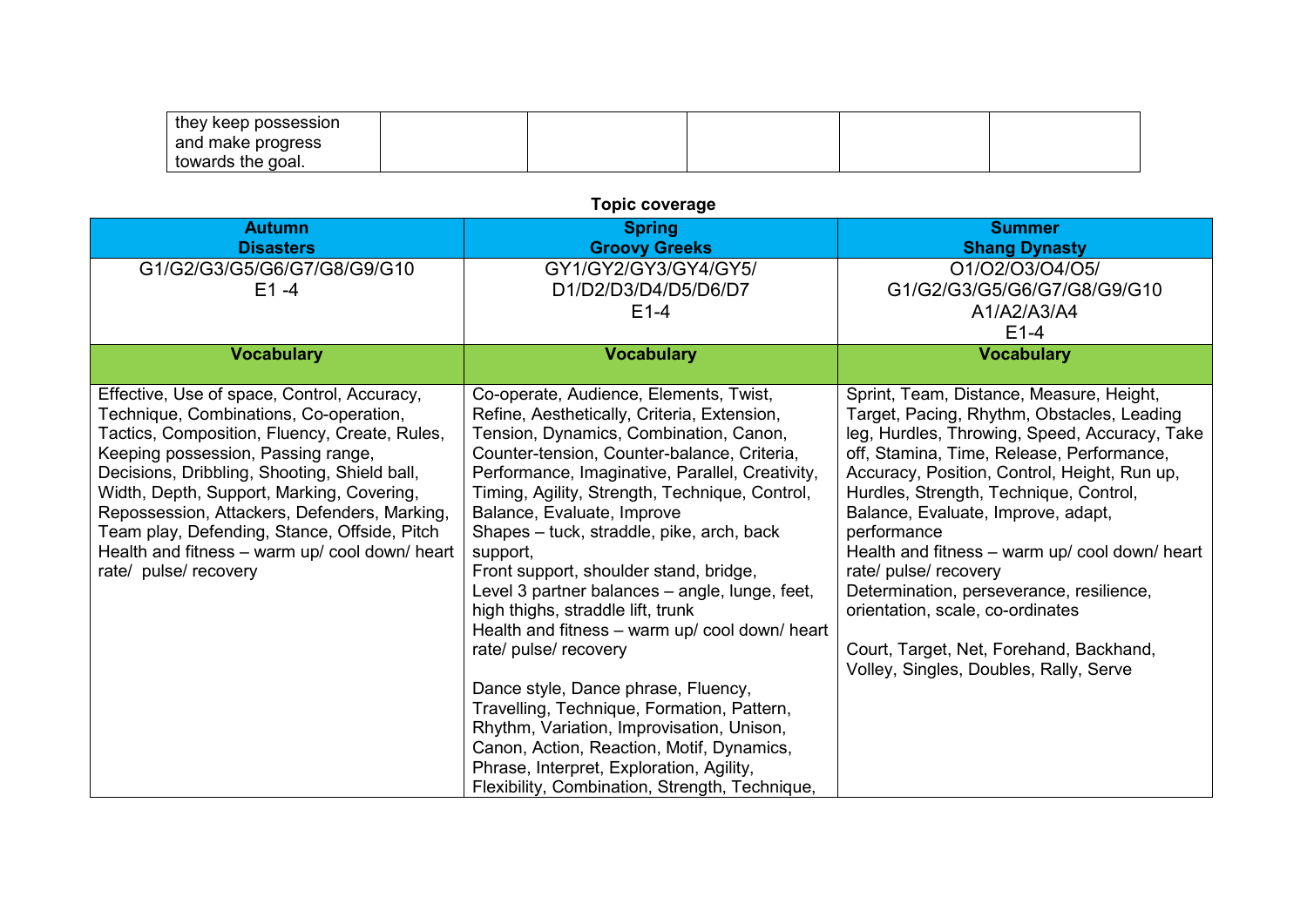|                                                                                                                                                                                                                                                                                                                                                                                                                                                                                                                                                                                                                                                                                                                                                                                                                                                                                                                                                                                                                                                                                                                                                                                                                    | Control, Balance, Evaluate, Improve, Timing,<br>Perform                                                                                                                                                                                                                                                                                                                                                                                                                                                                                                                                                                                                                                                                                                                                                                                                                                                                                                                                                                                                                                           |                                                                                                                                                                                                                                                                                                                                                                                                                                                                                                                                                                                                                                                                                                                                                                                                                                                                                                                                      |
|--------------------------------------------------------------------------------------------------------------------------------------------------------------------------------------------------------------------------------------------------------------------------------------------------------------------------------------------------------------------------------------------------------------------------------------------------------------------------------------------------------------------------------------------------------------------------------------------------------------------------------------------------------------------------------------------------------------------------------------------------------------------------------------------------------------------------------------------------------------------------------------------------------------------------------------------------------------------------------------------------------------------------------------------------------------------------------------------------------------------------------------------------------------------------------------------------------------------|---------------------------------------------------------------------------------------------------------------------------------------------------------------------------------------------------------------------------------------------------------------------------------------------------------------------------------------------------------------------------------------------------------------------------------------------------------------------------------------------------------------------------------------------------------------------------------------------------------------------------------------------------------------------------------------------------------------------------------------------------------------------------------------------------------------------------------------------------------------------------------------------------------------------------------------------------------------------------------------------------------------------------------------------------------------------------------------------------|--------------------------------------------------------------------------------------------------------------------------------------------------------------------------------------------------------------------------------------------------------------------------------------------------------------------------------------------------------------------------------------------------------------------------------------------------------------------------------------------------------------------------------------------------------------------------------------------------------------------------------------------------------------------------------------------------------------------------------------------------------------------------------------------------------------------------------------------------------------------------------------------------------------------------------------|
| I will learn                                                                                                                                                                                                                                                                                                                                                                                                                                                                                                                                                                                                                                                                                                                                                                                                                                                                                                                                                                                                                                                                                                                                                                                                       | I will learn                                                                                                                                                                                                                                                                                                                                                                                                                                                                                                                                                                                                                                                                                                                                                                                                                                                                                                                                                                                                                                                                                      | I will learn                                                                                                                                                                                                                                                                                                                                                                                                                                                                                                                                                                                                                                                                                                                                                                                                                                                                                                                         |
| How to effectively travel with a ball into<br>the correct space.(with intent)<br>How to vary skills, actions and ideas<br>$\blacksquare$<br>How to link skills, actions and ideas in<br>ways that suit the games activity.<br>How to vary skills and link these in<br>ways that suit the games activity<br>How to use a range of techniques<br>$\blacksquare$<br>effectively when passing and dribbling<br>How to show confidence in using ball<br>$\overline{a}$<br>skills in various ways<br>How to link skills together effectively<br>$\blacksquare$<br>How to apply knowledge of skills for<br>$\overline{a}$<br>attacking and defending<br>How to modify competitive games<br>$\overline{a}$<br>How to keep possession of the ball<br>during game situations<br>How to confidently make suggestions<br>as to what resources can be used to<br>differentiate a game.<br>How to effectively select the right<br>$\blacksquare$<br>approach to attacking and defending in<br>games situation<br>How to choose when to pass or dribble,<br>so that they keep possession and make<br>progress towards the goal.<br>How to watch and describe a<br>performance accurately<br>How to learn from others in how I can | How to combine taught skills with<br>$\blacksquare$<br>precision, control and fluently<br>How to perform taught skills with<br>÷,<br>precision, control and fluently<br>How confidently use complex gym<br>vocabulary to describe how to improve<br>and refine performances<br>How to develop my own sequences<br>$\blacksquare$<br>How to perform difficult actions with an<br>÷,<br>emphasis on extension, clear body<br>shape and changes in direction<br>How to develop strength, technique and<br>flexibility throughout performances on<br>the floor.<br>How to develop strength, technique and<br>flexibility throughout performances on<br>the equipment.<br>How to improvise, whilst still<br>demonstrating fluency across my<br>sequence independently<br>How to improvise, whilst still<br>demonstrating fluency across my<br>sequence, with a partner/group<br>How to move appropriately and with the<br>required style in relation to the stimulus<br>using various levels, ways of traveling<br>and motifs<br>How to exaggerate dance movements<br>and motifs using expression when | How to use a variety of running<br>techniques and with them in a<br>competitive situation<br>How to apply my jumping skills for<br>specific height or distances in a<br>competitive situation<br>How to apply my throwing techniques<br>with accuracy and confidence for<br>specific throws in a competitive<br>situation.<br>How to apply my throwing techniques<br>with accuracy and confidence for<br>specific throws in a competitive<br>situation.<br>How to develop strong listening skills<br>$\blacksquare$<br>How to use and interpret maps<br>How to think activities through and<br>problem solve using basic general<br>knowledge<br>How to choose and apply strategies to<br>solve problems<br>How to confidently show and<br>understand how to be safe during<br>outdoor educational activities<br>How to watch and describe a<br>performance accurately<br>How to learn from others in how I can<br>improve my skills |
| improve my skills                                                                                                                                                                                                                                                                                                                                                                                                                                                                                                                                                                                                                                                                                                                                                                                                                                                                                                                                                                                                                                                                                                                                                                                                  | moving                                                                                                                                                                                                                                                                                                                                                                                                                                                                                                                                                                                                                                                                                                                                                                                                                                                                                                                                                                                                                                                                                            |                                                                                                                                                                                                                                                                                                                                                                                                                                                                                                                                                                                                                                                                                                                                                                                                                                                                                                                                      |